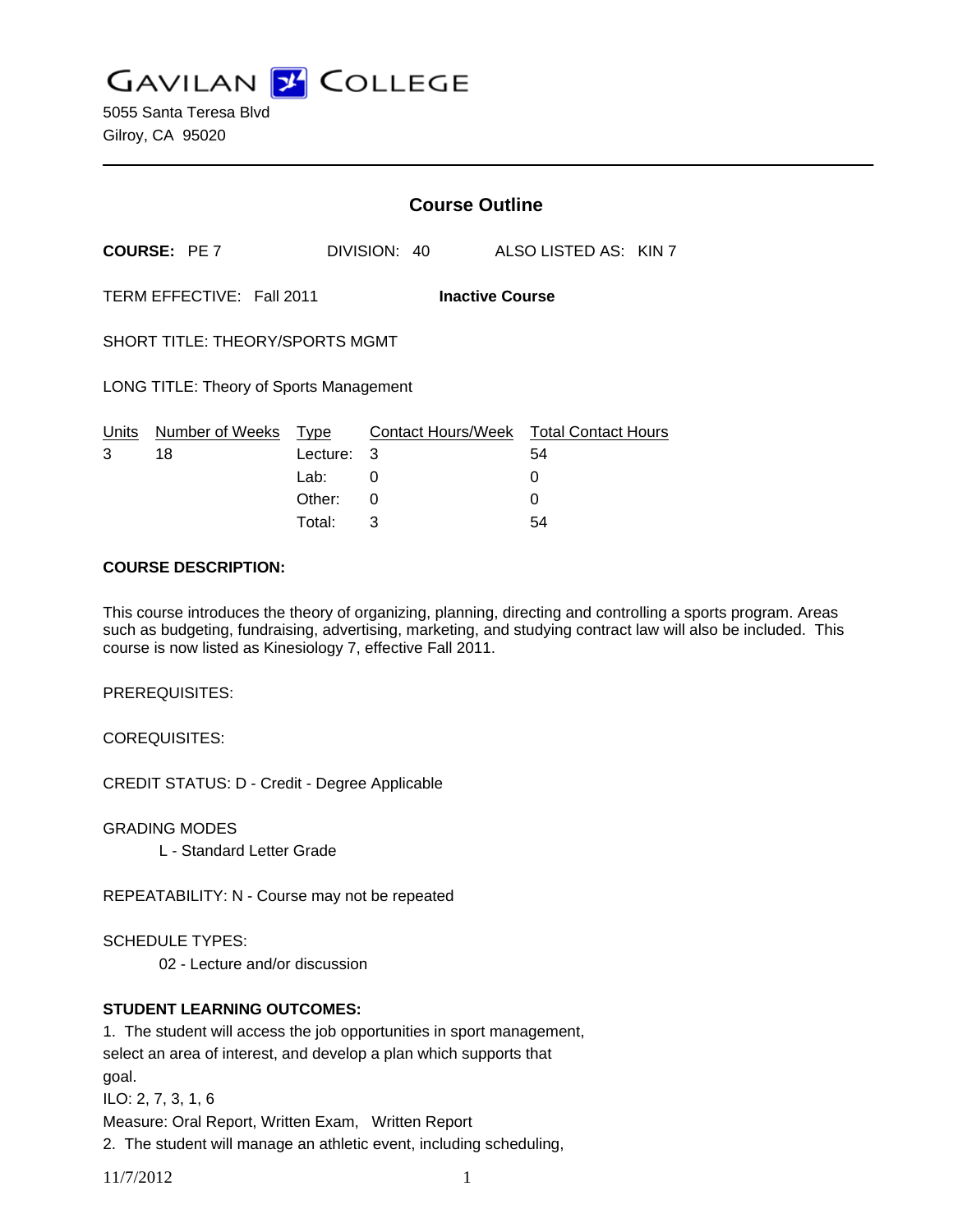officials, transportation and game day functions. ILO: 2, 7, 1, 4 Measure: Report, Discussion 3. The student will explain the law, including Title IX and contract law, as it applies to sport management. ILO: 2, 1, 7 Measure: Homework, Written Report, Written Exam 4. The student will apply the principles of sport marketing to publicize an athletic program or event. ILO: 1, 2, 7, 4 Measure: Project, Exam, Oral Report

### **CONTENT, STUDENT PERFORMANCE OBJECTIVES, OUT-OF-CLASS ASSIGNMENTS**

Inactive Course: 11/08/2010

This course is now listed as Kinesiology 7, effective Fall 2011.

Curriculum Approval Date: 11/26/2007

9 Hours

Present course syllabus. Include 'ice breakers' to acquaint class with the learning outcomes. Introduce philosophy of sport management. Lecture and discussion on sports law, contract law and negligence as it relates to sports. Risk management will be explored.

HW: Read appropriate chapters in the textbook. Write a one page summary on a sports situation involving liability. Develop a risk management plan for a fitness center.

SPO: Students will list the skills of an effective manager. They will discuss a sports situation involving liability and they will be able to explain their risk management plan for a fitness center. 9 Hours

Discussion and lecture on affirmative action, liability and procedural due process. Introduction to sport management and career opportunities will be provided. Information on internship will be presented. Quiz. HW: Read appropriate chapters in the text. Complete assignment involving a practical application of contracts. Research material for term paper. Meet with individual involved with internship.

SPO: The student will identify and describe some liability and safety concerns that a facility manager would need to address. They will describe the broad field of sport management and list at least five career opportunities.

9 Hours

Discussion of management functions, goals of intercollegiate athletics and views of management. Lecture on the 8 P's of marketing. Presentation on sport marketing and advertisement through use of the product life cycle. Midterm.

HW: Read corresponding textbook chapters. Work on term paper. Develop goals and objectives for student internship. Examine a sport setting and prepare an oral report on the description of their product life cycle.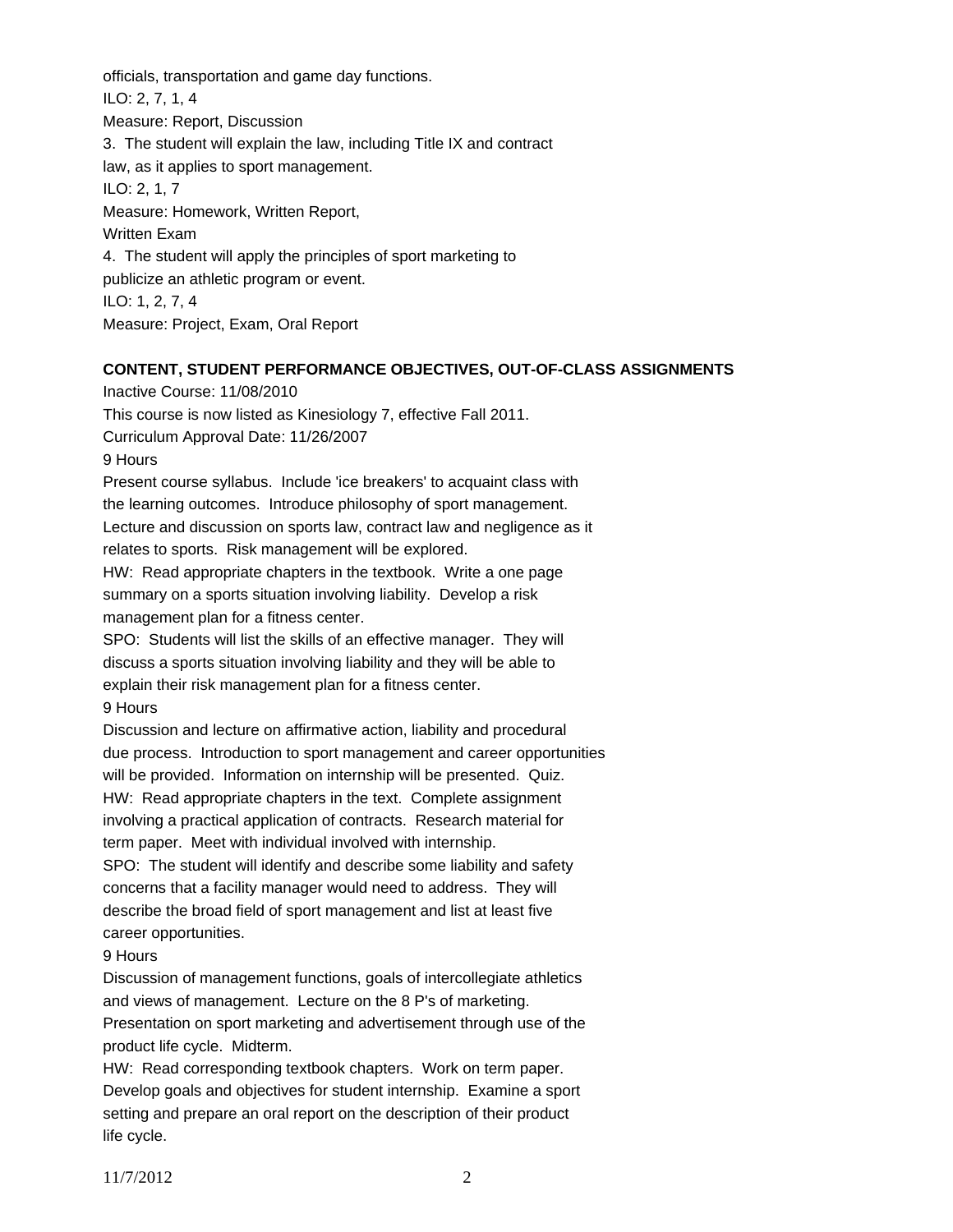SPO: The student will be able to restate the 8 P's of marketing. They will recognize the levels of management and the skills associated with those levels. They will be able to develop a marketing plan using the information provided in class as a guide.

# 6 Hours

Discussion on personnel problems, including evaluation of employees. Introduction to sports writing and information will be provided. Quiz. HW: Read appropriate chapters in the textbook. Devise a promotion plan for a sport or merchandise and present the plan to the class. Complete assignment on sports information. Work on term paper. SPO: The student will identify the strategic role human resources plays in organizations. They will be able to design a promotion plan for a sport or merchandise.

### 6 Hours

The role of professional sport and its structure will be explained. The budget process and structure of sports will be discussed. HW: Read appropriate textbook chapters. Complete a personal observation paper. Design a mock budget. Continue working on term paper.

SPO: The student will identify the types of budgets used by sport managers. They will be able to prepare an expenditure and revenue budget. They will be able to explain various types of financing needed for different sport organizations.

### 13 Hours

Publicity, advertising and interviewing will be explained. Fundraising plans will be discussed. Lecture on the theory of ethics relating to sports. Oral presentations on projects/term papers. Review for final. HW: Read corresponding chapters in the textbook. Complete an interview of an individual in a sport management setting and prepare an oral presentation. Develop a fundraising plan.

SPO: The student will be able to develop a sport fundraising proposal. They will define the terms associated with the study of ethics.

2 Hours

Written final.

Included in content.

## **METHODS OF INSTRUCTION:**

Lecture, Discussion, Guest Speakers, Practial application.

## **METHODS OF EVALUATION:**

The types of writing assignments required: Written homework Term papers The problem-solving assignments required: Other: Individual and group oral reports. The types of skill demonstrations required: None The types of objective examinations used in the course:

11/7/2012 3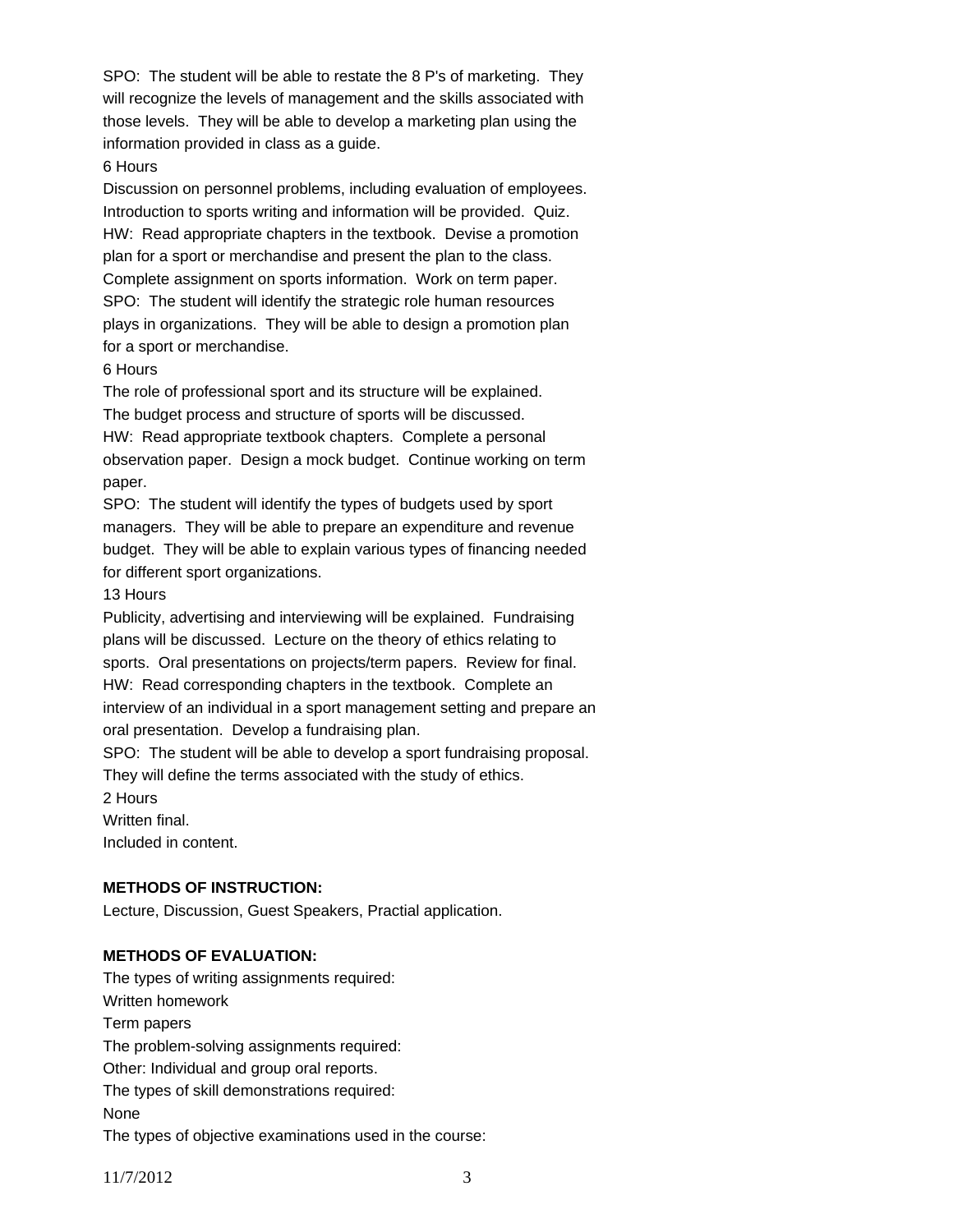| Multiple choice                                        |               |  |  |  |  |
|--------------------------------------------------------|---------------|--|--|--|--|
| True/false                                             |               |  |  |  |  |
| Matching items                                         |               |  |  |  |  |
| Completion                                             |               |  |  |  |  |
| Other category:                                        |               |  |  |  |  |
| <b>None</b>                                            |               |  |  |  |  |
| The basis for assigning students grades in the course: |               |  |  |  |  |
| Writing assignments:                                   | $20\% - 40\%$ |  |  |  |  |
| Problem-solving demonstrations: 20% - 30%              |               |  |  |  |  |
| Skill demonstrations:                                  | $0\% - 0\%$   |  |  |  |  |
| Objective examinations:                                | $40\% - 60\%$ |  |  |  |  |
| Other methods of evaluation:                           | $0\% - 0\%$   |  |  |  |  |
|                                                        |               |  |  |  |  |

### **REPRESENTATIVE TEXTBOOKS:**

Parkhouse, Bonnie L.; The Management of Sport; McGraw Hill; 2005, or other appropriate college level text. Reading level of text: 17 grade. Verified by: Dana Young

## **ARTICULATION and CERTIFICATE INFORMATION**

 Transferable CSU, effective 200830 UC TRANSFER: Not Transferable Associate Degree: CSU GE: IGETC: CSU TRANSFER:

### **SUPPLEMENTAL DATA:**

Basic Skills: N Classification: A Noncredit Category: Y Cooperative Education: Program Status: 1 Program Applicable Special Class Status: N CAN: CAN Sequence: CSU Crosswalk Course Department: PE CSU Crosswalk Course Number: 7 Prior to College Level: Y Non Credit Enhanced Funding: N Funding Agency Code: Y In-Service: N Occupational Course: E Maximum Hours: Minimum Hours: Course Control Number: CCC000207913 Sports/Physical Education Course: Y

11/7/2012 4